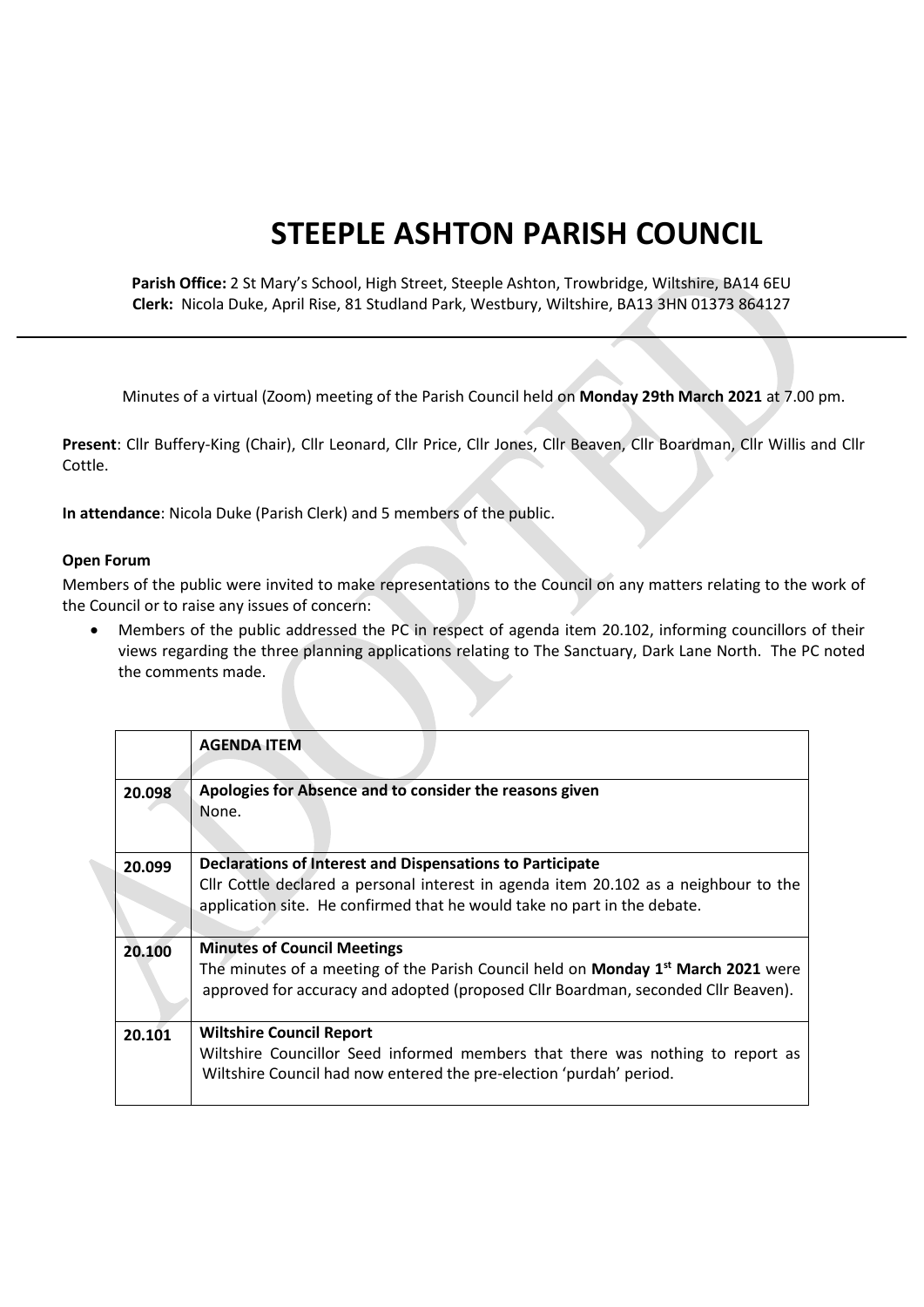| 20.102 | <b>Planning Applications</b>                                                                                                                                                                                                                                                                                                                                                                                                                                                                                                                                                            |  |  |  |
|--------|-----------------------------------------------------------------------------------------------------------------------------------------------------------------------------------------------------------------------------------------------------------------------------------------------------------------------------------------------------------------------------------------------------------------------------------------------------------------------------------------------------------------------------------------------------------------------------------------|--|--|--|
|        | Members considered the below listed applications:                                                                                                                                                                                                                                                                                                                                                                                                                                                                                                                                       |  |  |  |
|        | 21/01507/FUL - The Sanctuary 9 Dark Lane North Steeple Ashton Trowbridge Wiltshire<br>BA14 6EY - Regularisation of new access and proposed new stable block                                                                                                                                                                                                                                                                                                                                                                                                                             |  |  |  |
|        | 21/01511/FUL & 21/02296/LBC - The Sanctuary 9 Dark Lane North Steeple Ashton<br>Trowbridge Wiltshire BA14 6EY - Regularisation of agreed works to main building,<br>proposed change of use of outbuilding to Annex and proposed construction of new<br>vehicle shelter.<br>Following debate, it was resolved to object to the applications on the following grounds,<br>with it being noted that Wiltshire Councillor Seed would call the application in for<br>determination by the Western Area Planning Board, subject to his discussions post<br>meeting with the Planning Officer. |  |  |  |
|        |                                                                                                                                                                                                                                                                                                                                                                                                                                                                                                                                                                                         |  |  |  |
|        | Objection to application 21/01507/FUL - the proposed new access - on the following<br>grounds:                                                                                                                                                                                                                                                                                                                                                                                                                                                                                          |  |  |  |
|        | 1. Layout of buildings on the site - members query the need for a separate access<br>to be created to the paddock and rear garden, noting that the access for the<br>last sixty plus years has been via Manor Farm only.                                                                                                                                                                                                                                                                                                                                                                |  |  |  |
|        | 2. Appearance and design of development and materials proposed - the<br>entranceway is dominated by the access road, which results in visual<br>impairment to the historic site. The proposed materials are not in keeping with<br>the listed building and previous consents have required a re-use of the existing<br>cobbles.                                                                                                                                                                                                                                                         |  |  |  |
|        | 3. Effect on listed buildings and conservation area $-$ the proposals for the new<br>access are not in keeping with the conservation area and will have a detrimental<br>impact on an historic site of archaeological value.                                                                                                                                                                                                                                                                                                                                                            |  |  |  |
|        | Drainage - the size of the proposed hard standing area creates potential issues<br>4.<br>with water drainage and the culvert over the ditch (not covered in the planning<br>application) will create additional drainage issues, possibly impacting on the<br>water course.                                                                                                                                                                                                                                                                                                             |  |  |  |
|        | Effect on nature conservation $-$ the change to the historic pond and the<br>5.<br>environmental curtilage of a Grade II listed building will have a detrimental<br>impact on the environment and wildlife habitats, such as those for badgers and<br>newts.                                                                                                                                                                                                                                                                                                                            |  |  |  |
|        | The application does not cover the full extent of roadway already constructed,<br>6.<br>specifically the culvert leading to the rear garden, created over the ditch exiting<br>the pond.                                                                                                                                                                                                                                                                                                                                                                                                |  |  |  |
|        | Objection to application 21/01507/FUL - the proposed stable block - on the following<br>grounds:                                                                                                                                                                                                                                                                                                                                                                                                                                                                                        |  |  |  |
|        | 1. Scale and dominance – the size of the stable block is disproportionately large<br>for domestic use and the scale of the plans are ambiguous. Members would                                                                                                                                                                                                                                                                                                                                                                                                                           |  |  |  |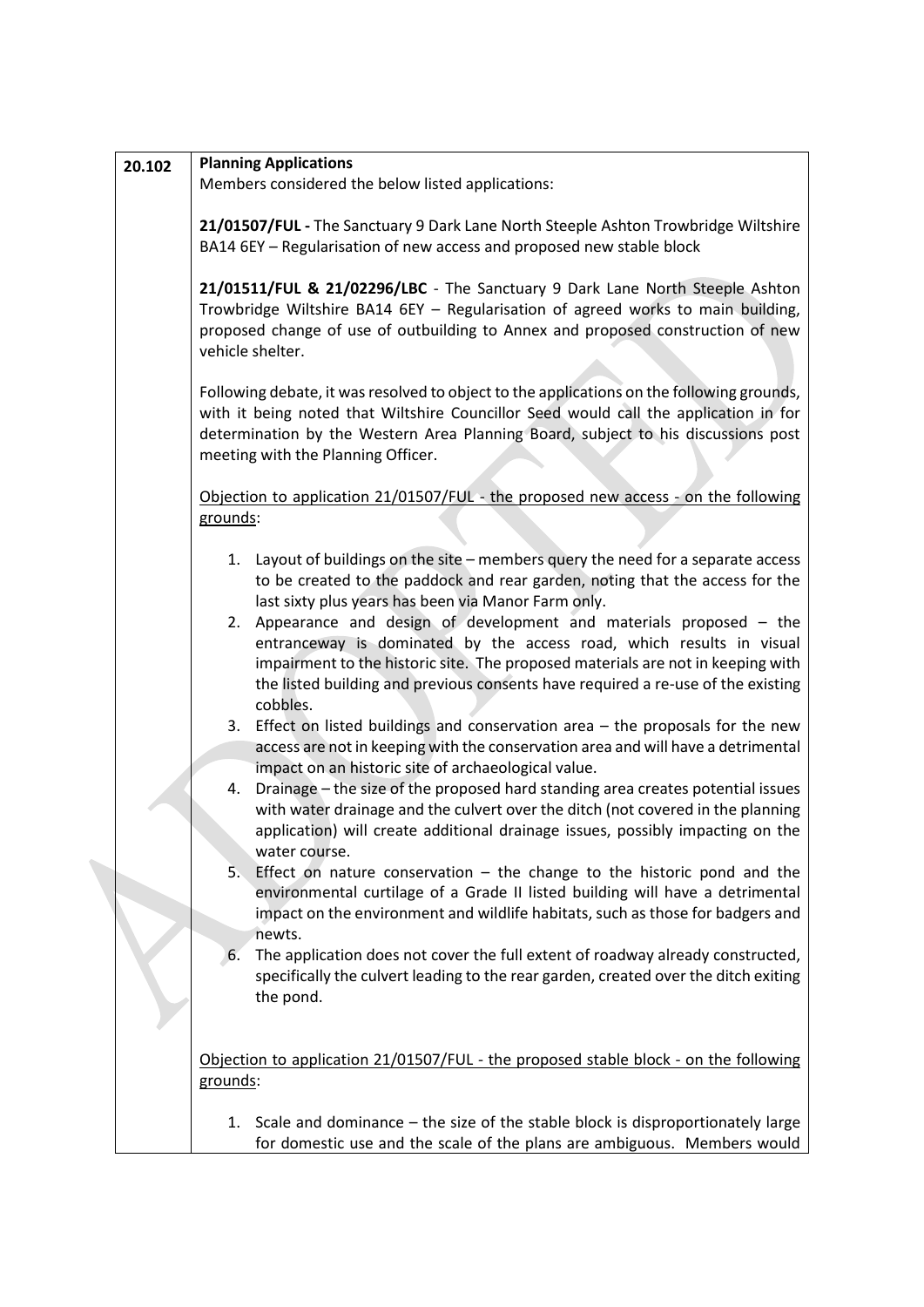|    | wish to see a condition on the use of the stables, if permission is granted, to      |
|----|--------------------------------------------------------------------------------------|
|    | ensure non-commercial use only.                                                      |
|    | 2. Layout of buildings - the proposed siting of the stable block will cause          |
|    | detriment to neighbours and users of footpaths in terms of visual impact and         |
|    | noise.                                                                               |
| 3. | Traffic and parking issues - the proposed siting of the stable block will require    |
|    | the parking of horsebox/es in the field, which will negatively impact neighbours.    |
| 4. | Drainage - the resulting muck heap will generate run off and disposal issues.        |
| 5. | Impact on character and appearance of conservation area - the lighting               |
|    | proposed for the stable block will have a visual impact on neighbours and the        |
|    |                                                                                      |
|    | adjacent Ministry of Defence site.                                                   |
|    | 6. Change of use - the proposed change of use from agricultural to recreational is   |
|    | of concern to members and the PC would wish to see a condition applied to any        |
|    | permission to restrict further changes of use, especially in respect of any change   |
|    | to residential use.                                                                  |
|    |                                                                                      |
|    | Objection to application 21/01511/FUL on the following grounds:                      |
| 1. | Impact on character and appearance of area and effect on listed building - the       |
|    | proposed tiles are not in keeping with the conservation area or the listed           |
|    | building. Previous application W/06/01192/FUL included approved drawings             |
|    | which clearly show the use of single roman tiles on the northern wing, with          |
|    | plain tiles only on the breakfast room, thus differentiating the new build.          |
| 2. | Appearance and design of development and materials proposed - the previous           |
|    |                                                                                      |
|    | planning permissions relating to the site have required that materials are re-       |
|    | used and planning approval of materials to be used is required, such materials       |
|    | to be in keeping with the conservation area and the listed building.                 |
| 3. | Noise, dust, fumes $-$ the PC questions whether the proposed method of               |
|    | sandblasting is appropriate for use on the site.                                     |
| 4. | Impact on character and appearance of area and effect on listed building - the       |
|    | plans include proposals for a modern roof light, which is not sympathetic to the     |
|    | listed building or the conservation area (please refer to point 2 above).            |
| 5. | The plan entitled 'existing block plan' shows the access road and outbuilding        |
|    | which are not approved.                                                              |
|    |                                                                                      |
|    | Objection to application 21/01511/FUL - the proposed change of use of outbuilding to |
|    | annexe - on the following grounds:                                                   |
| 1. | The proposal to change the previous outbuilding (currently used as a shed) into      |
|    | an annex is objected to on the following grounds, by virtue of the resulting         |
|    | significant harm to the visual impact of a historic listed building in a             |
|    | conservation area:                                                                   |
|    | a. Scale and dominance – the building is very close to the listed building           |
|    |                                                                                      |
|    | b. Layout and density - see above                                                    |
|    | c. Impact on character and appearance of area                                        |
|    | d. Effect on listed buildings and conservation area                                  |
|    | 2. Appearance and design of development and materials proposed - the proposed        |
|    | annexe is significantly different to the main dwelling in terms of visual            |
|    | appearance and materials and is not in keeping with either the listed building,      |
|    |                                                                                      |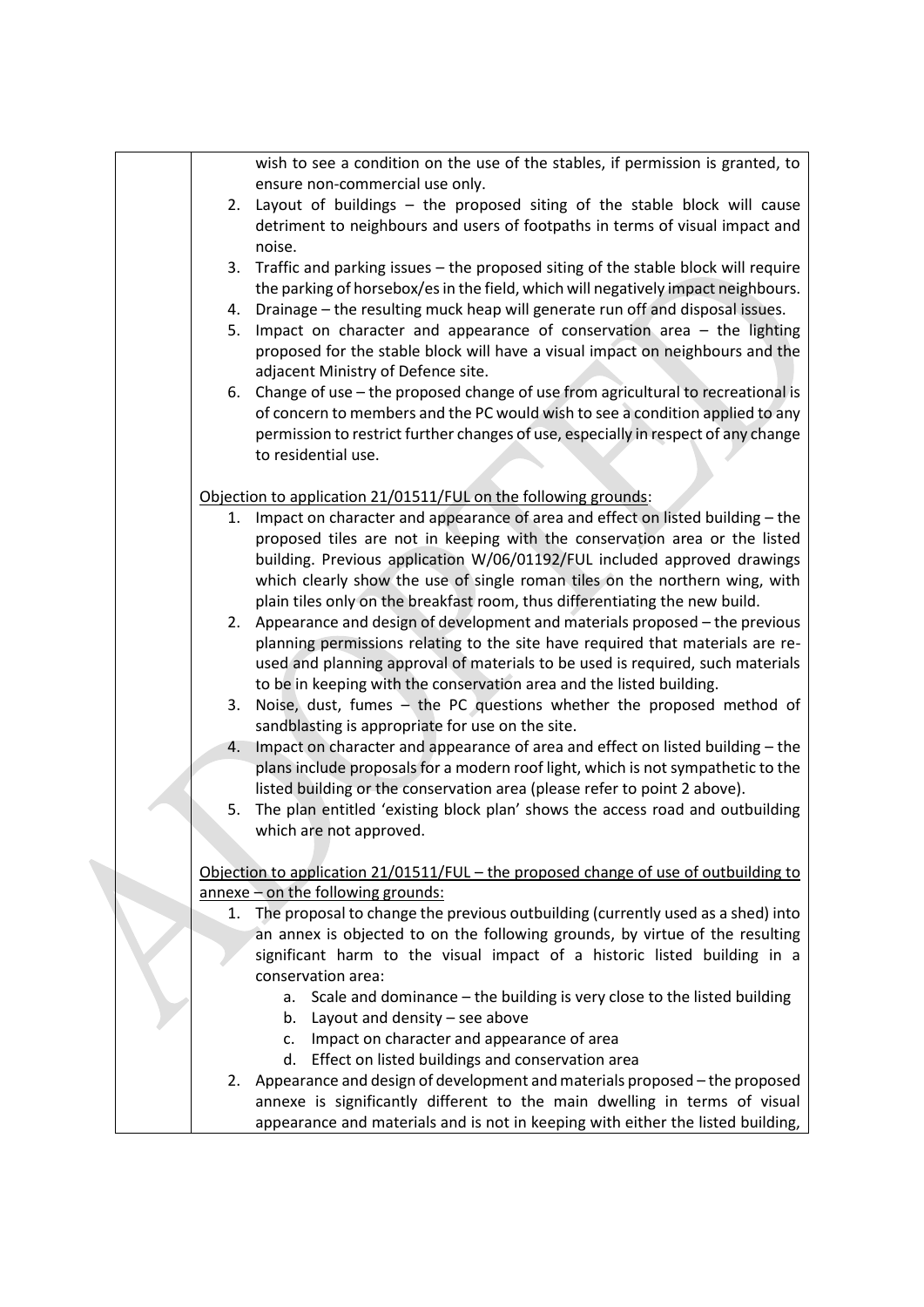|        | its position within the curtilage of a Grade II listed building nor the conservation<br>area.                                                                                                                                                                                                                                                                                                                                                                                                                                                                                                                                                           |
|--------|---------------------------------------------------------------------------------------------------------------------------------------------------------------------------------------------------------------------------------------------------------------------------------------------------------------------------------------------------------------------------------------------------------------------------------------------------------------------------------------------------------------------------------------------------------------------------------------------------------------------------------------------------------|
|        | Change of use $-$ the PC queries the planned use of the annexe building and<br>3.<br>whether its use will generate any increase in traffic movements, which would<br>be inappropriate in the location. Any change of use, if granted, must carry a<br>condition that ensures the annexe is only used as ancillary accommodation to<br>the main dwelling and cannot be altered, extended or created into a separate                                                                                                                                                                                                                                      |
|        | dwelling house.<br>4. Previous planning decisions - the PC queries whether the existing outbuilding<br>holds the necessary planning permission noting that, if it does not, this element<br>of the application would require a full planning application as opposed to a<br>change of use application (refer to W/08/02085/FUL, condition 7).                                                                                                                                                                                                                                                                                                           |
|        | Objection to application $21/01511/FUL$ – the proposed vehicle shelter – on the<br>following grounds:<br>1. Scale and dominance - the proposed 4 bays create a significant size of shelter<br>in close proximity to a Grade II listed building.<br>Impact on character and appearance of area and effect on listed building and<br>2.<br>conservation area - the proposals visually detract from the area and the listed<br>building as the shelter is dominant on the approach to the property.<br>Appearance and design of development and materials proposed - the<br>3.<br>proposed materials are out of keeping with the conservation area and the |
|        | listed building.<br>To receive and consider planning applications received after the issue of the agenda<br>(where the response time falls outside of the meeting schedule) – None.                                                                                                                                                                                                                                                                                                                                                                                                                                                                     |
| 20.102 | Planning decisions, appeals, enforcements and other matters<br>None at time of issue.                                                                                                                                                                                                                                                                                                                                                                                                                                                                                                                                                                   |
| 20.103 | <b>Councillor Reports</b><br>Cllr Buffery-King - reported that the CPRE sign by the pub had fallen down and it was<br>agreed to ask the PC's contractor to attend to this.                                                                                                                                                                                                                                                                                                                                                                                                                                                                              |
|        | Cllr Boardman - reported that the Clerk would be receiving an email from a resident<br>who wished to run a boot camp at Acreshort Park. She also queried the status of the<br>planned replacement of the water hydrant at Acreshort Lane. The Clerk reported that<br>the Fire Brigade had undertaken to carry this work out some months ago and confirmed<br>that she would chase them for an update.                                                                                                                                                                                                                                                   |
| 20.104 | Correspondence<br>None.                                                                                                                                                                                                                                                                                                                                                                                                                                                                                                                                                                                                                                 |
| 20.105 | Date of next meeting<br>The Clerk reported that the government had not extended the legislation permitting<br>councils to meet remotely and in person meetings would therefore need to resume                                                                                                                                                                                                                                                                                                                                                                                                                                                           |